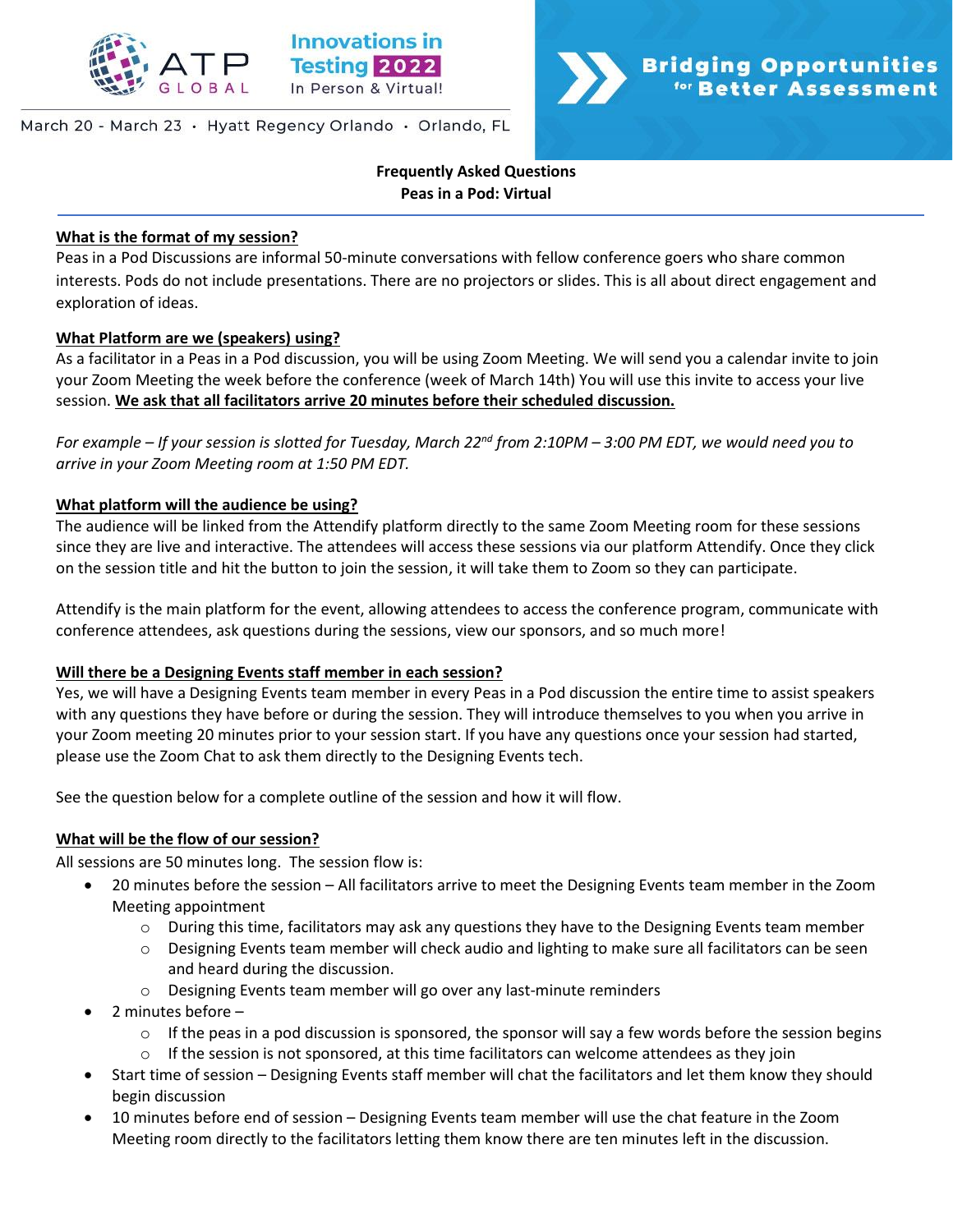- 2 minutes before end of session Designing Events team member will use the chat feature in the Zoom Meeting room directly to the facilitators letting them know there are two minutes left and to wrap up the discussion.
- End of session facilitators say goodbye to the audience and each other, thank each other and audience, leave Zoom.

## **How will the Q&A work?**

All questions will be asked live since this is a discussion, but some people may put questions in the chat if they do not feel comfortable speaking out loud. We suggest making one of you (the facilitators) the "moderator" of the chat to decide what and when questions should be brought into the conversations or answer any questions they have about the session in the chat if that is more appropriate. If you are the only facilitator in the session, please monitor the chat throughout the discussion as much as you can.

## **Should I be on the Attendify platform while in my Zoom Meeting?**

No, you and all attendees will be in Zoom. There is no need to be on the Attendify platform during this time.

## **When do we need to login to our session?**

Please arrive 20 minutes before your scheduled session is set to begin.

*For example – If your session is slotted for Tuesday, March 22nd from 2:10PM – 3:00 PM EDT, we would need you to arrive in your Zoom Meeting room at 1:50 PM EDT.*

## **When should we receive our Zoom link to join our session?**

Designing Events will be sending out the Zoom invite to join your Zoom Meeting the week before the conference (week of March 14th).

# **How do I access the Virtual Conference when I am not speaking?**

We will be sending out a link to the conference platform, Attendify, to all registered attendees the week before the conference (week of March 14th). This will allow you to access the conference.

# **What do I do if I have issues or questions during the conference?**

If you have issues/questions during the conference but outside of your session, please call our support line at +410-596- 9775 or email atp@designingevents.com.

If you have questions during your session, a Designing Events staff member will be available in your Zoom Webinar room to assist you.

#### **May I use my mobile phone?**

No, you cannot use your mobile phone for your discussion. We require you to be on a computer.

#### **Is there a Conference App?**

Yes, you can still access conference materials, sessions, and information through the mobile app version of the platform, Attendify. Attendify is accessible via the app or the desktop version. We will send out more information on how to access Attendify via the app or the browser the week before the conference.

# **What items should have been completed by now for my presentation?**

If you have not completed the following requirements for the conference, please do so as soon as possible. This will make sure Designing Events has everything they need to make your presentation as successful as possible during the conference.

- [Register for the Conference.](http://www.innovationsintesting.org/register.aspx)
- Complete the [Online Presentation Agreement](https://prod-iso.eventscloud.com/esurvey/index.php?surveyid=99177) if you have not done so already.